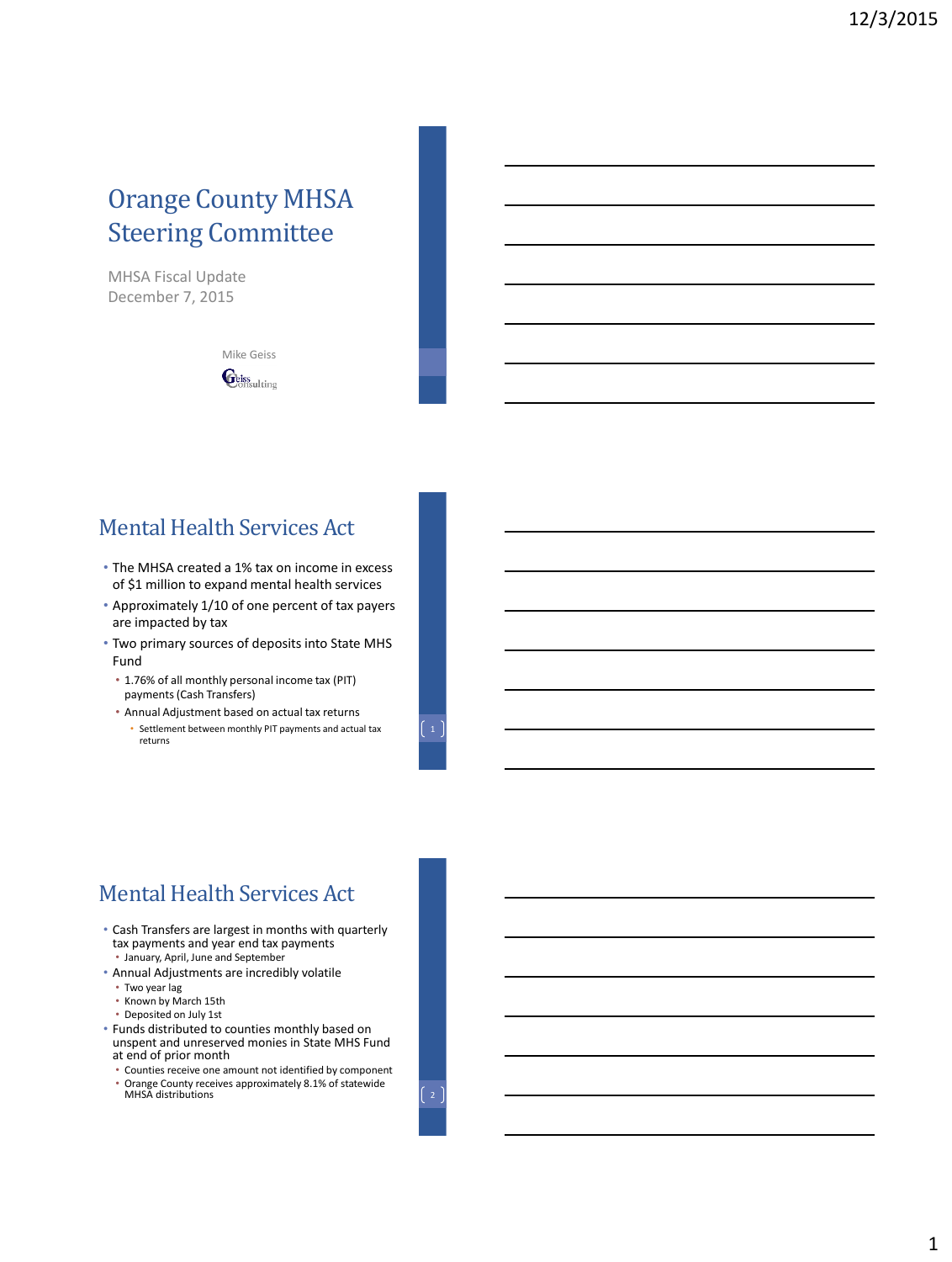# MHSA Estimated Revenues

- Sources for projections:
	- FY15/16 May Budget Revision
	- Department of Finance estimates of accrued MHSA revenues (reported by CCCBHA)
	- Legislative Analyst Office estimate of personal income tax revenues
	- Assumes continued economic growth through 2020

## MHSA Revenues

(Dollars in Millions)

#### **MHSA Estimated Revenues (Cash Basis-Millions of Dollars)**

|                       | <b>Fiscal Year</b> |           |                  |                               |         |           |           |  |  |
|-----------------------|--------------------|-----------|------------------|-------------------------------|---------|-----------|-----------|--|--|
|                       | Actual             |           | <b>Estimated</b> |                               |         |           |           |  |  |
|                       | 12/13              | 13/14     | 14/15            | 15/16                         | 16/17   | 17/18     | 18/19     |  |  |
| <b>Cash Transfers</b> | \$1,204.0          | \$1,189.0 |                  | \$1,355.0 \$1,420.0 \$1,465.0 |         | \$1,538.0 | \$1,553.0 |  |  |
| Annual Adiustment     | \$157.0            | \$153.5   | \$479.8          | \$94.3                        | \$415.0 | \$390.0   | \$385.0   |  |  |
| Interest              | \$0.7              | \$1.2     | \$0.6            | \$0.6                         | \$0.6   | \$0.6     | \$0.6     |  |  |
| Total                 | \$1,361.7          | \$1,343.7 |                  | \$1,835.4 \$1,514.9 \$1,880.6 |         | \$1,928.6 | \$1,938.6 |  |  |

4

## MHSA Estimated Revenues

- January, 2013 total Personal Income Tax Collections were significantly higher than anticipated
	- Due to primarily higher than anticipated 2012 estimated tax payments
	- Proposition 30 created three higher income tax brackets for families with taxable income above \$500,000 retroactive to 2012 • Reduced Federal tax rates expired at the end of 2012 increasing
	- taxes for dividend income and capital gains in 2013
- State tax law change does not impact amount earned in State MHS Fund
- Increases cash transfers but decreases annual adjustment • Proposition 30 set to expire at end of 2018
- Anticipate lower cash transfers in FY18/19 but higher annual adjustment in FY20/21

 $\begin{bmatrix} 5 \end{bmatrix}$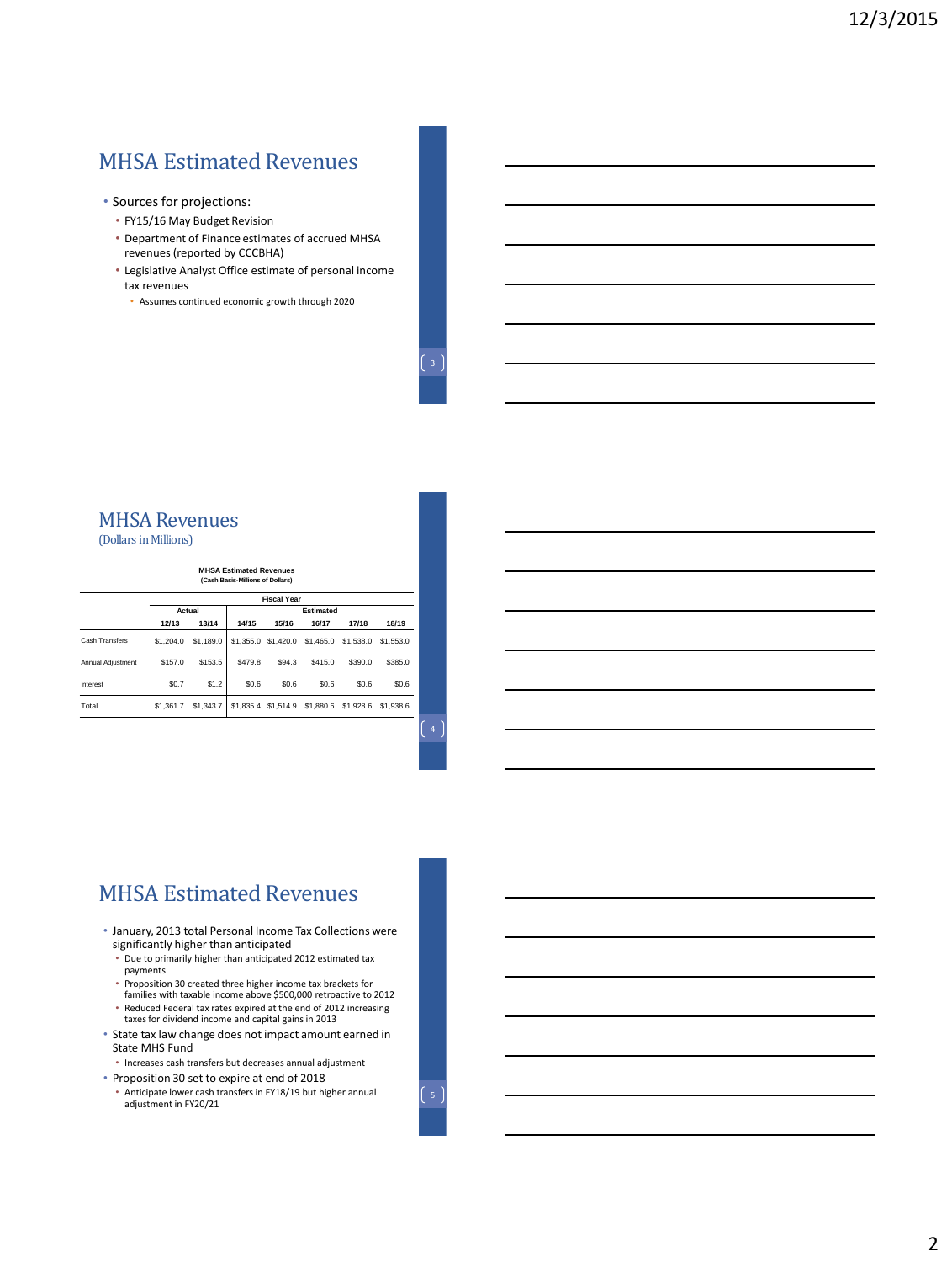# Orange County MHSA Component

Funding (Dollars in Millions)

#### **Orange County MHSA Estimated Component Funding (Millions of Dollars)**

|                          | <b>Fiscal Year</b> |         |         |                  |         |         |         |  |  |  |
|--------------------------|--------------------|---------|---------|------------------|---------|---------|---------|--|--|--|
|                          | Actual             |         |         | <b>Estimated</b> |         |         |         |  |  |  |
|                          | 12/13              | 13/14   | 14/15   | 15/16            | 16/17   | 17/18   | 18/19   |  |  |  |
| <b>CSS</b>               | \$96.9             | \$75.3  | \$105.5 | \$86.4           | \$107.6 | \$111.7 | \$112.3 |  |  |  |
| PEI                      | \$25.8             | \$20.1  | \$28.1  | \$23.0           | \$28.7  | \$29.8  | \$29.9  |  |  |  |
| Innovation <sup>a/</sup> | \$6.5              | \$5.0   | \$7.0   | \$5.8            | \$7.2   | \$7.4   | \$7.5   |  |  |  |
| Total                    | \$129.2            | \$100.4 | \$140.6 | \$115.2          | \$143.5 | \$148.9 | \$149.7 |  |  |  |

a/ 5% of the total funding must be utilized for innovative programs (W&I Code Section 5892(a)(6)).

### Orange County MHSA Component Funding (Dollars in Millions)





# MHSA Component Funding

- Approximately 15% of FY12/13 Component Funding was from prior year State MHS Fund deposits
- Decrease anticipated in FY15/16 due to decrease in annual adjustment
- FY16/17 through FY18/19 anticipated to be highest funding to date
	- Assumes no amendments to MHSA

6

7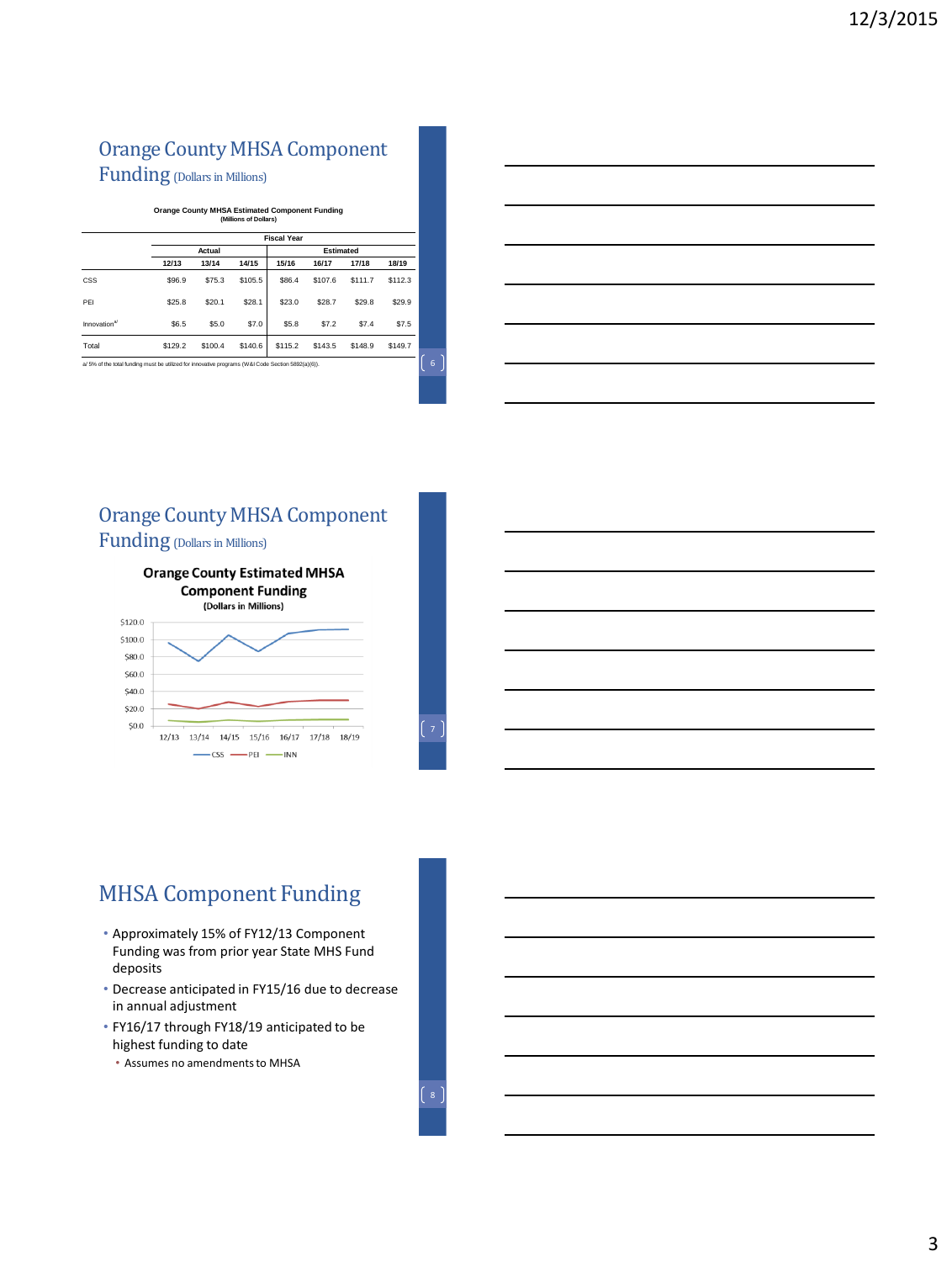## MHSA Fiscal Planning

- Act allows CSS to be transferred to WET, CF/TN and/or PR
	- Orange County began to transfer CSS to WET in FY13/14 and plans to continue through Three Year Plan
	- Anticipate CF/TN fully expended by FY16/17
	- Funding level of PR is probably sufficient
- Amount of component funding is not guaranteed • State updated individual county allocation percentages in FY15/16 • Positively impacted Orange County
- Cash flow varies during the fiscal year
- 40% of MHSA cash transfers received in last three months of fiscal year
- Use tools provided in MHSA to manage funding • Funds still subject to reversion if not spent within specified time  $\Bigl[ 9 \Bigr]$

### Other Community Mental Health Funding

- 1991 Realignment
	- Mental Health guaranteed minimum level of funding
	- Orange County has a minimum base of \$67.3 million beginning in FY12/13 • Includes VLF Collection
	- Additional growth in FY13/14 and FY14/15 adds to base
		- FY13/14 growth was \$1.3 million
		- FY14/15 growth was \$3.5 million
		- FY15/16 base is \$72.2 million
	- Orange County should receive approximately \$700,000 in from FY14/15 growth in 2011 Realignment  $\int 10^{-7}$

### Other Community Mental Health Funding

#### • 2011 Realignment

- EPSDT and Managed Care included in Behavioral Health Subaccount beginning in FY12/13
- FY15/16 Orange County receives 3.13% of deposits into Behavioral Health Subaccount (\$36.5 million)
	- EPSDT
	- Mental Health Managed Care
	- Substance Use Disorders
- Significant growth occurred in FY14/15
	- \$119.4 million growth in Behavioral Health Subaccount (11.5% increase from FY13/14)
	- State has indicated first priority for growth is federal entitlement programs
	- Individual County amounts most likely not known and received until end of FY15/16